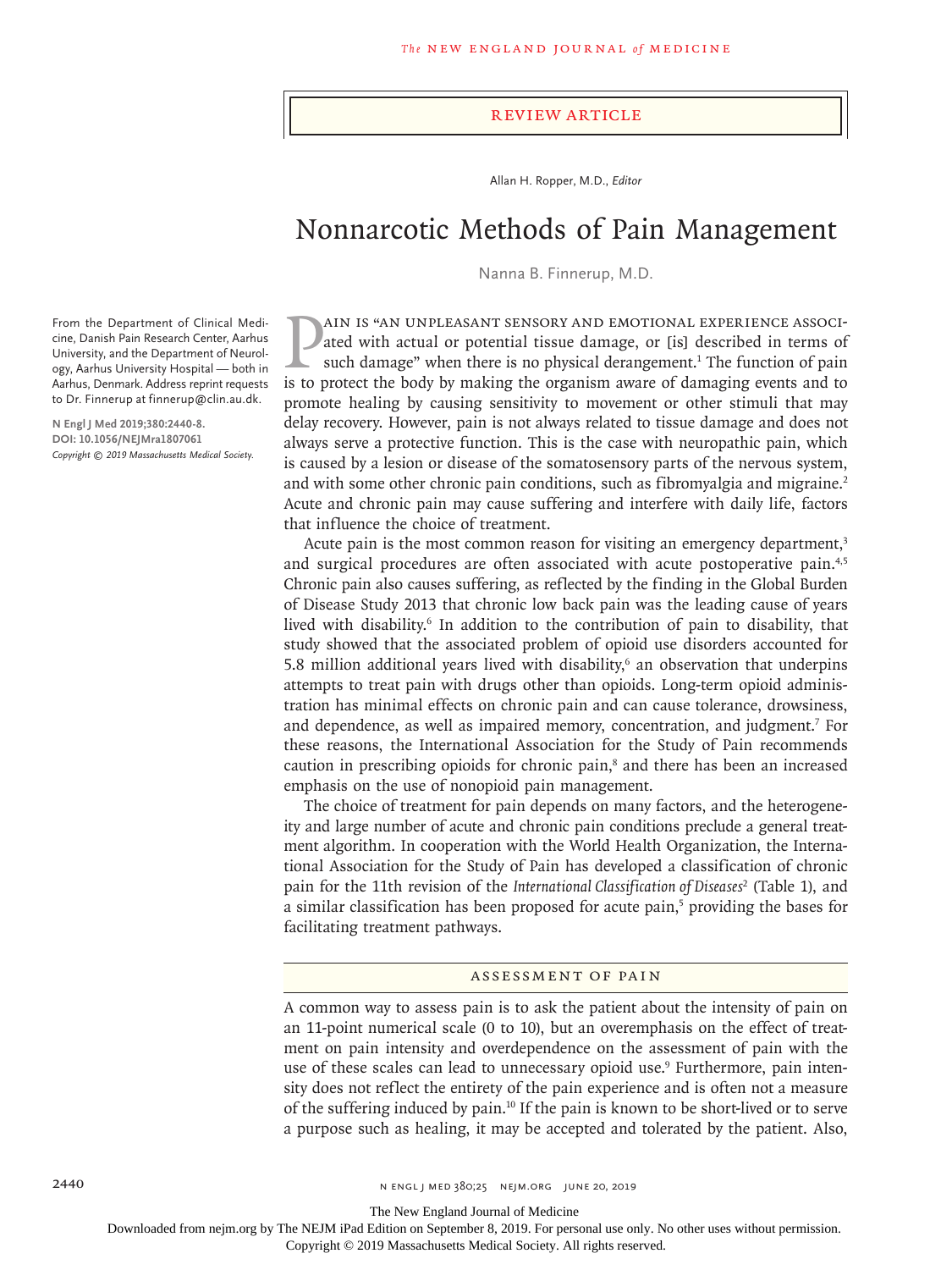| Table 1. Factors to Consider in the Management of Pain. |
|---------------------------------------------------------|
| Classification                                          |
| Primary pain (e.g., widespread pain)                    |
| Neuropathic pain                                        |
| Postsurgical pain                                       |
| Post-traumatic pain                                     |
| Cancer-related pain                                     |
| Visceral pain                                           |
| Musculoskeletal pain                                    |
| Headache, including migraine                            |
| <b>Temporal aspects</b>                                 |
| Acute pain                                              |
| Chronic pain                                            |
| Ongoing pain                                            |
| Intermittent or paroxysmal pain                         |
| Assessment                                              |
| Pain intensity                                          |
| Pain interference                                       |
| Coexisting conditions                                   |
| Psychological functioning                               |
| Physical functioning                                    |
| Social aspects                                          |
| Fear-avoidance behavior                                 |
| Pain catastrophizing                                    |
| Self-efficacy                                           |
|                                                         |

if patients perceive pain as a threat, an explanation of the cause and physiological meaning of the pain may alter their perception.<sup>9</sup> Patients with chronic pain may have depression and anxiety, as well as "pain catastrophizing" (i.e., overly negative thoughts about pain in association with a tendency to feel helpless and magnify the threat of pain), which may increase the likelihood that pain will interfere with daily activities, whereas self-efficacy (the belief in one's ability to meet challenges and achieve goals), coping strategies, and resilience have been linked to decreased interference with daily activities.<sup>11</sup> Depression, anxiety, emotional distress, and a perceived lack of social support also contribute negatively to the long-term outcome of chronic pain (Table 1).<sup>10</sup> These observations make it clear that the experience of pain is complex and subject to substantial individual variation, but they allow for the assessment and treatment of pain to be individualized on the basis of its severity and its interfer-

ence in daily life, as well as the degree of suffering that pain induces (Table 1).

# PATIENT EDUCATION and Psychological Treatment

The recent U.S. National Pain Strategy report emphasizes the need for self-management programs, which incorporate information about the nature of pain and the patient's ability to prevent, cope with, and reduce pain through interdisciplinary pain treatment programs.<sup>12</sup> The American Pain Society recommends involving the patient in the pain management plan and choosing treatment that combines pharmacologic and nonpharmacologic methods for managing acute pain and pain from cancer.<sup>13</sup> Guidelines for the management of chronic low back pain, issued by the National Institute for Health and Care Excellence in the United Kingdom and the American College of Physicians, recommend educating patients and advising them to continue normal activities and to use self-management programs as first-line approaches, with supervised exercise therapy and cognitive behavioral or other psychological therapies or physical manipulation as second-line treatment.<sup>14,15</sup> Only in refractory cases are pharmacologic, interventional, and surgical treatments considered appropriate. Most guidelines acknowledge that the strength of the recommendations is based on evidence that is of low-to-moderate quality and on only a few randomized, controlled trials, which have the inherent difficulty of masking patients to treatment assignments. Moreover, the effect sizes of psychological and self-care interventions are small, with between-group differences in pain intensity of 0.5 to 1.0 on a rating scale of 0 to 10, and results between trials are often conflicting.14,15

Psychological treatments include cognitive behavioral therapy, hypnosis, mindfulness training, biofeedback, and stress management.16,17 Cognitive behavioral therapy involves practical techniques to change physical activity, reduce distress and catastrophizing, and improve functioning and social engagement. These techniques include coping strategies, exposure to feared activities, activities that divert attention from pain, and relaxation training. There have been few studies of the benefits of psychological treatments in patients with chronic pain, and the available

The New England Journal of Medicine

Downloaded from nejm.org by The NEJM iPad Edition on September 8, 2019. For personal use only. No other uses without permission.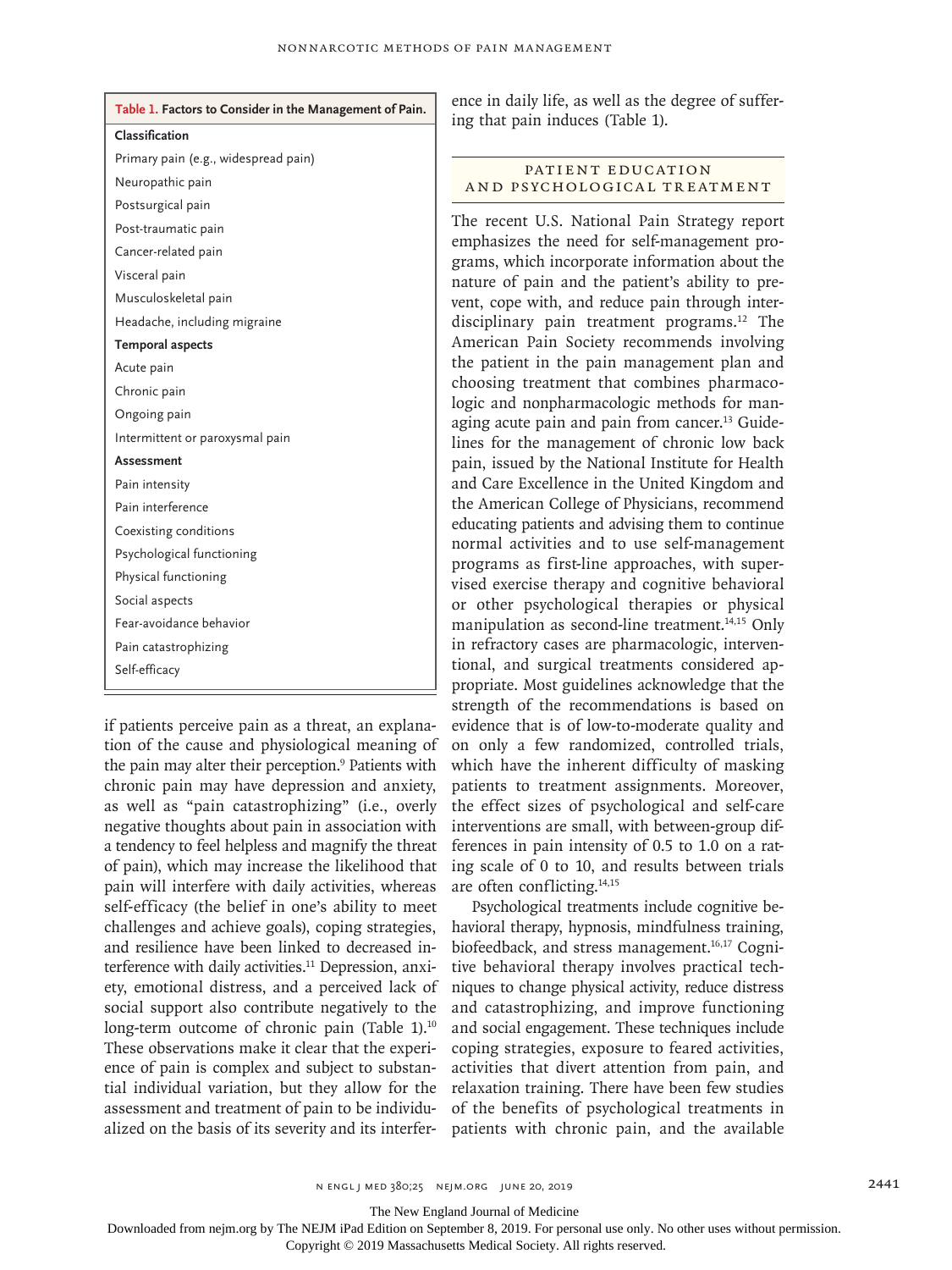evidence is of only low-to-moderate quality.16-18 Multidisciplinary management of chronic pain, which addresses psychological, social, and occupational factors, is sometimes beneficial, but no specific components of the combined treatment approach have been identified that influence the success of treatment.<sup>19,20</sup> Hypnosis as a treatment for pain has been studied in a few randomized trials, with either uncertain evidence of an effect or small effect sizes on self-reported chronic pain; variable effect sizes on emotional stress resulting from pain during medical interventions have been noted.<sup>21</sup>

The lack of high-quality evidence supporting the long-term effects of self-management and psychological treatment,16 in combination with patients or physicians who may not follow the recommended approaches, results in wide variations in practice.12 Barriers to implementation of these approaches include resistance on the part of the patient, lack of resources, limitations of insurance coverage, and uncoordinated health care systems. Further studies are needed to determine when and how these strategies should be implemented.<sup>12</sup>

#### Nonopioid Analgesic Agents

Several analgesic agents, developed primarily for conditions other than pain and with various biologic sites of action, are available (Fig. 1 and Table 2). These include nonsteroidal antiinflammatory drugs (NSAIDs), antidepressant agents, and antiepileptic drugs.

## **Acetaminophen, Aspirin, and NSAIDs**

Acetaminophen (also known as paracetamol) has well-known analgesic and antipyretic effects. It is widely used as an over-the-counter and prescription analgesic, but its mechanisms of action are not known. There is a small risk of severe skin reactions and a risk of liver damage if this agent is used in large doses. Acetaminophen has been the leading cause of acute liver failure in the United States since 1998 and requires a warning about the hepatotoxic risks.<sup>22</sup> Although acetaminophen is still considered the safest analgesic, no high-quality studies have assessed chronic adverse effects, and the Food and Drug Administration (FDA) is monitoring the safety of its use during pregnancy.<sup>23</sup>

Aspirin (acetylsalicylic acid) and other NSAIDs, unlike acetaminophen, have antiinflammatory properties and inhibit platelet aggregation. Side effects of NSAIDs include nausea, gastrointestinal bleeding, and hypersensitivity reactions. NSAIDs, with the exception of aspirin, are associated with a risk, albeit low, of heart attack or stroke. The magnitude of the risk is not known with certainty, suggesting that the lowest doses should be used for the shortest time possible.<sup>24</sup> NSAIDs are used for slight-to-moderate pain such as muscle and joint pain, toothache, menstrual pain, certain types of visceral pain, and postoperative pain and are first-line treatment for conditions such as migraine and single episodes of tension-type headache.<sup>25</sup>

#### **Antidepressant Agents**

Several drugs initially developed for the treatment of depression have been used for chronic pain. Tricyclic antidepressants and serotonin– norepinephrine (noradrenaline) reuptake inhibitors (SNRIs) reduce the intensity of pain in patients who have depression and in those who do not.26 One randomized, controlled trial estimated that less than 12% of the effect of duloxetine at a dose of 60 mg or 120 mg was attributable to improvement in mood or anxiety.<sup>27</sup> However, antidepressants may be more effective in patients with both pain and depressive symptoms than in those with pain alone.<sup>28</sup> The reason for the analgesic effect is not known but may be related in part to presynaptic inhibition of the reuptake of serotonin and norepinephrine in pain inhibitory pathways, as well as peripheral mechanisms involving  $\beta_2$ -adrenergic receptors and the opioid system.29,30

Tricyclic antidepressants and SNRIs have been used as first-line treatments for neuropathic pain, defined as pain due to a lesion or disease of the peripheral or central somatosensory nervous system.31 In a systematic review of trials of these agents as compared with placebo, the number of patients who would need to be treated (number needed to treat) in order to achieve at least a 50% reduction in neuropathic pain in one patient was 3.6 for tricyclic antidepressants and 6.4 for SNRIs.<sup>31</sup> Antidepressants have also been recommended for prophylactic treatment of migraine and tension-type headache.32 There is some evidence of an analgesic effect of these

The New England Journal of Medicine

Downloaded from nejm.org by The NEJM iPad Edition on September 8, 2019. For personal use only. No other uses without permission.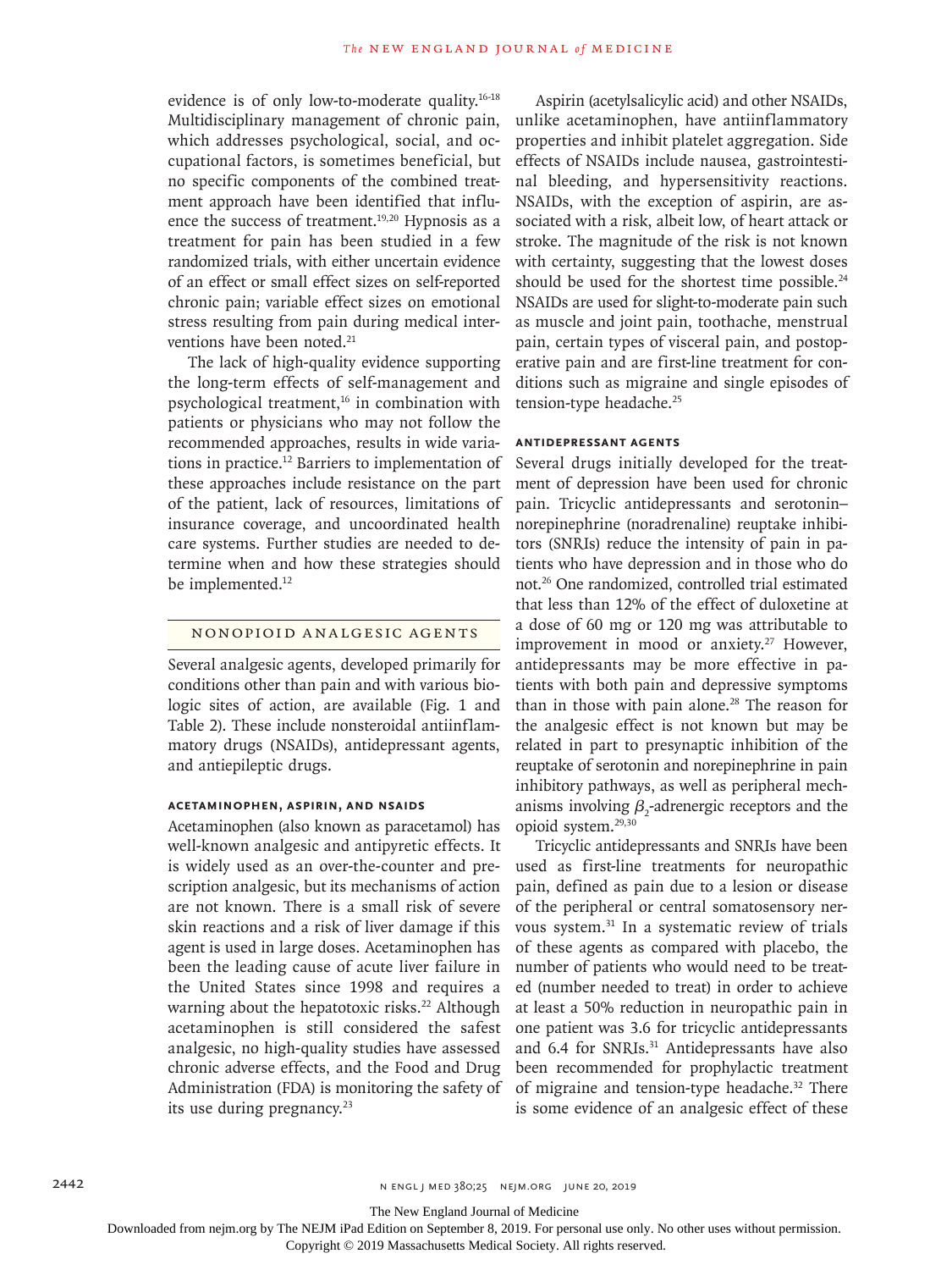

**Figure 1. Sites of Action of Various Methods of Pain Management.**

Shown are pain treatments that act on the brain, multiple drug targets along the pain pathway in the spinal cord (including facilitation of descending pain inhibitory pathways and blockade of pre- and postsynaptic receptors and neurotransmitter release), and drug targets at the level of the peripheral nociceptor. Alpha-A denotes α-adrenergic receptor, BTX-A botulinum toxin type A, CGRP calcitonin gene– related peptide, 5-HT 5-hydroxytryptamine, Na<sub>v</sub> voltage-gated sodium channel, NMDAR *N*-methyl-D-aspartate receptor, NSAID nonsteroidal antiinflammatory drug, SNRI serotonin–norepinephrine reuptake inhibitor, and TRPV1 transient receptor potential cation channel subfamily vanilloid member 1.

The New England Journal of Medicine

Downloaded from nejm.org by The NEJM iPad Edition on September 8, 2019. For personal use only. No other uses without permission.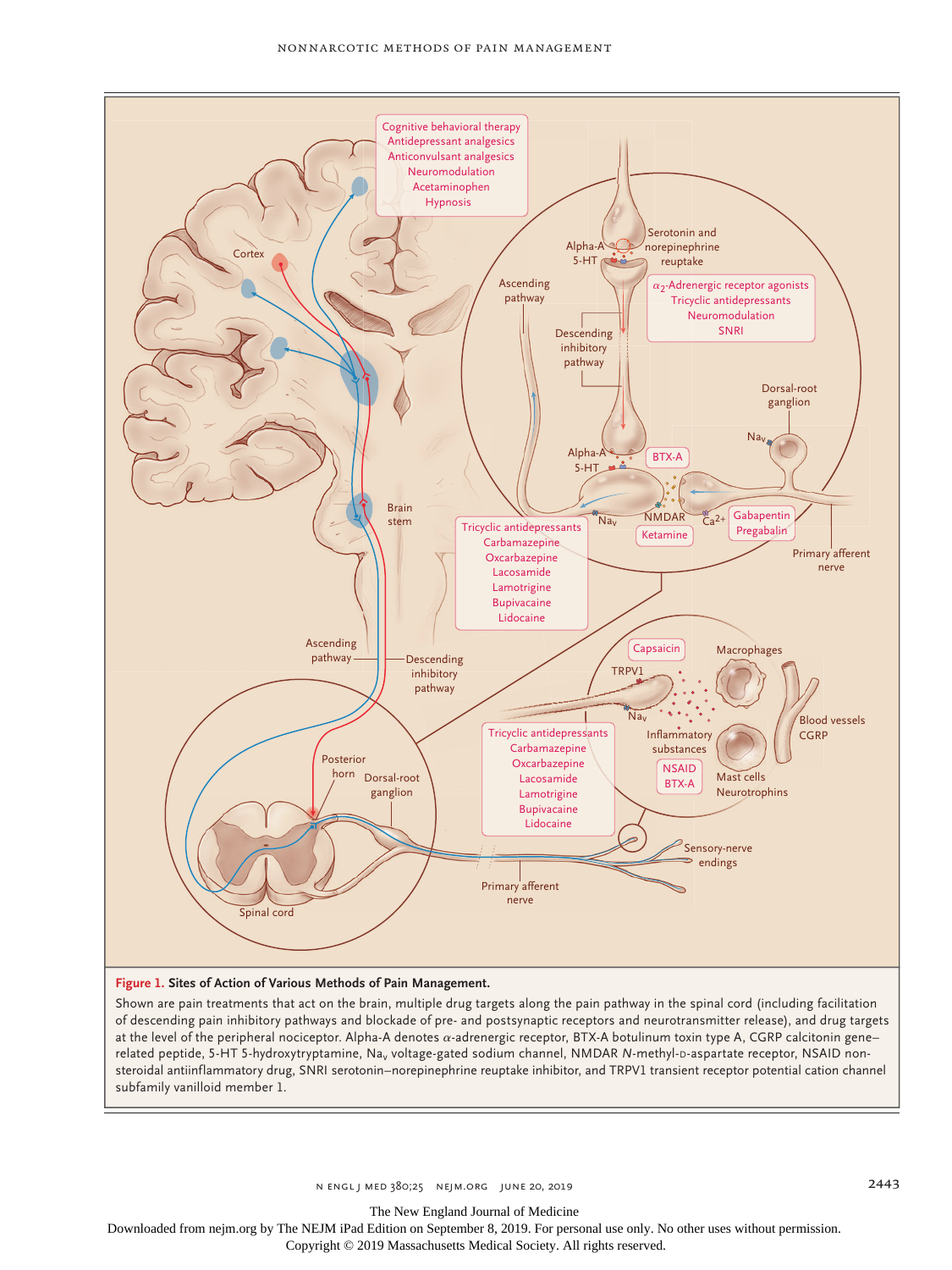|                                | Chronic Pain.*<br>Table 2. Nonopioid Analgesic Agents for Acute and                                                                                                                                                                                                            |                                                                                                               |                                                                                                                                                                                                                                                                                                                                                                                   |                                                                                                                                                                                                                                                                                 |
|--------------------------------|--------------------------------------------------------------------------------------------------------------------------------------------------------------------------------------------------------------------------------------------------------------------------------|---------------------------------------------------------------------------------------------------------------|-----------------------------------------------------------------------------------------------------------------------------------------------------------------------------------------------------------------------------------------------------------------------------------------------------------------------------------------------------------------------------------|---------------------------------------------------------------------------------------------------------------------------------------------------------------------------------------------------------------------------------------------------------------------------------|
| Drug                           | Dose <sup>-</sup>                                                                                                                                                                                                                                                              | Indication                                                                                                    | Side Effects and Risks;                                                                                                                                                                                                                                                                                                                                                           | Other Information                                                                                                                                                                                                                                                               |
| Acetaminophen                  | maxi-<br>mum dose, 4000 mg/day; also<br>650 mg orally every 4 to 6 hr;<br>available as injection                                                                                                                                                                               | Mild-to-moderate pain                                                                                         | Overdose can cause liver damage                                                                                                                                                                                                                                                                                                                                                   | No evidence of an effect on neuropathic<br>pain                                                                                                                                                                                                                                 |
| Aspirin                        | mum dose, 3600 mg/day; individ<br>ual doses for rheumatic diseases<br>350-650 mg orally every 4 hr; maxi-                                                                                                                                                                      | inflammatory rheumatic<br>Mild pain (temporary use)<br>diseases                                               | Nausea, dyspepsia, abdominal pain, bleed-<br>ing tendency, tinnitus, headache, dizzi-<br>tions; risk of gastrointestinal bleeding<br>ness, insomnia, hypersensitivity reac-                                                                                                                                                                                                       | in children under 16 yr of age (risk of<br>Reye's syndrome); no evidence of an<br>hypersensitivity; should not be used<br>Contraindicated in patients with known<br>effect on neuropathic pain                                                                                  |
| NSAIDs                         | Dose depends on the specific drug                                                                                                                                                                                                                                              | Mild-to-moderate pain, pain<br>associated with inflam-<br>mation                                              | headache, dizziness, somnolence, hyper-<br>sensitivity reactions; risks of gastrointes-<br>Nausea, dyspepsia, diarrhea, constipation,<br>tinal bleeding, myocardial infarction,<br>stroke                                                                                                                                                                                         | the lowest effective dose for the shortest<br>period; no evidence of an effect on neu-<br>hypersensitivity; recommended dose is<br>Contraindicated in patients with known<br>ropathic pain                                                                                      |
| Amitriptylines                 | 25–150 mg orally once daily or in two<br>divided doses;¶ maximum single<br>caution in patients >65 yr of age<br>75 mg/day should be used with<br>dose, 75 mg; daily doses above                                                                                                | prevention of tension-type<br>Neuropathic pain (first-line<br>therapy), fibromyalgia,<br>headache or migraine | Somnolence, tremor, dizziness, headache,<br>hypotension, dry mouth, constipation,<br>gain, hyperhidrosis, decreased libido;<br>nausea, micturition disorder, weight<br>drowsiness, tachycardia, orthostatic<br>increased risk of suicidal thoughts                                                                                                                                | require lower doses; abrupt discontinua-<br>tion should be avoided; contraindicated<br>Patients with poor metabolism of CYP2D6<br>in patients with recent myocardial in-<br>farction or cardiac rhythm disorders;<br>caution required if used with other<br>serotonergic agents |
| Duloxetine                     | or in<br>60-120 mg orally once daily<br>two divided doses                                                                                                                                                                                                                      | therapy), chronic musculo-<br>skeletal pain, fibromyalgia<br>Neuropathic pain (first-line                     | Nausea, headache, dry mouth, somnolence,<br>dizziness, increased blood pressure;<br>increased risk of suicidal thoughts                                                                                                                                                                                                                                                           | caution required if used with other sero-<br>Abrupt discontinuation should be avoided;<br>tonergic agents                                                                                                                                                                       |
| Gabapentin                     | 900-3600 mg/day orally in three<br>divided doses                                                                                                                                                                                                                               | First-line therapy for neuro-<br>pathic pain                                                                  | nation, blurred vision; increased risk of<br>Dizziness, somnolence, peripheral edema,<br>fever, infection, nausea, lack of coordi-<br>suicidal thoughts                                                                                                                                                                                                                           | Dose adjustment required in patients with<br>compromised renal function; misuse,<br>abuse, and dependence have been<br>reported                                                                                                                                                 |
| Pregabalin                     | 300-600 mg/day orally in two divided<br>doses                                                                                                                                                                                                                                  | Neuropathic pain (first-line<br>therapy), fibromyalgia                                                        | Dizziness, somnolence, headache, periph-<br>orientation, blurred vision; increased<br>eral edema, nausea, weight gain, dis-<br>risk of suicidal thoughts                                                                                                                                                                                                                          | Dose adjustment required in patients with<br>compromised renal function; misuse,<br>abuse, and dependence have been<br>reported                                                                                                                                                 |
| Lidocaine, 1.8%<br>or 5% patch | 1–3 Patches applied to intact skin<br>for up to 12 hr/day                                                                                                                                                                                                                      | Peripheral neuropathic pain                                                                                   | Application-site pain, pruritus, erythema<br>and skin irritation                                                                                                                                                                                                                                                                                                                  | Approved by FDA and EMA for postherpetic<br>neuralgia only                                                                                                                                                                                                                      |
| Capsaicin, 8% patch            | 1-4 Patches applied to intact skin<br>for 30 or 60 min every 3 mo                                                                                                                                                                                                              | Peripheral neuropathic pain                                                                                   | Application-site pain and erythema, tran-<br>sient increase in blood pressure; risk<br>of reduced sensation                                                                                                                                                                                                                                                                       | Applied by a health care professional wear-<br>ing nitrile gloves                                                                                                                                                                                                               |
| T Doses are given for adults.  | t for a comprehensive list of side effects, risks, contraindications, and warnings, refer to the product information for each drug: والله عليه المستفادة المستقادة المستقادة المستقادة المستقادة المستقادة المستقادة المستقاد<br>Agency, FDA Food and Drug Administration, and | NSAID nonsteroidal antiinflammatory drug                                                                      | * The drugs listed are those commonly used, but the list does not include all analgesics used for all pain conditions. CYP2D6 denotes cytochrome P450 2D6, EMA European Medicines<br>$\int$ Other tricyclic antidepressants (imipramine, desipramine, and nortriptyline) have not been evaluated as extensively for the treatment of pain but may be associated with more accept- |                                                                                                                                                                                                                                                                                 |

able side-effects profiles. ¶The starting dose is lower.

2444 244 n engl j med 380;25 nejm.org June 20, 2019

The New England Journal of Medicine

Downloaded from nejm.org by The NEJM iPad Edition on September 8, 2019. For personal use only. No other uses without permission.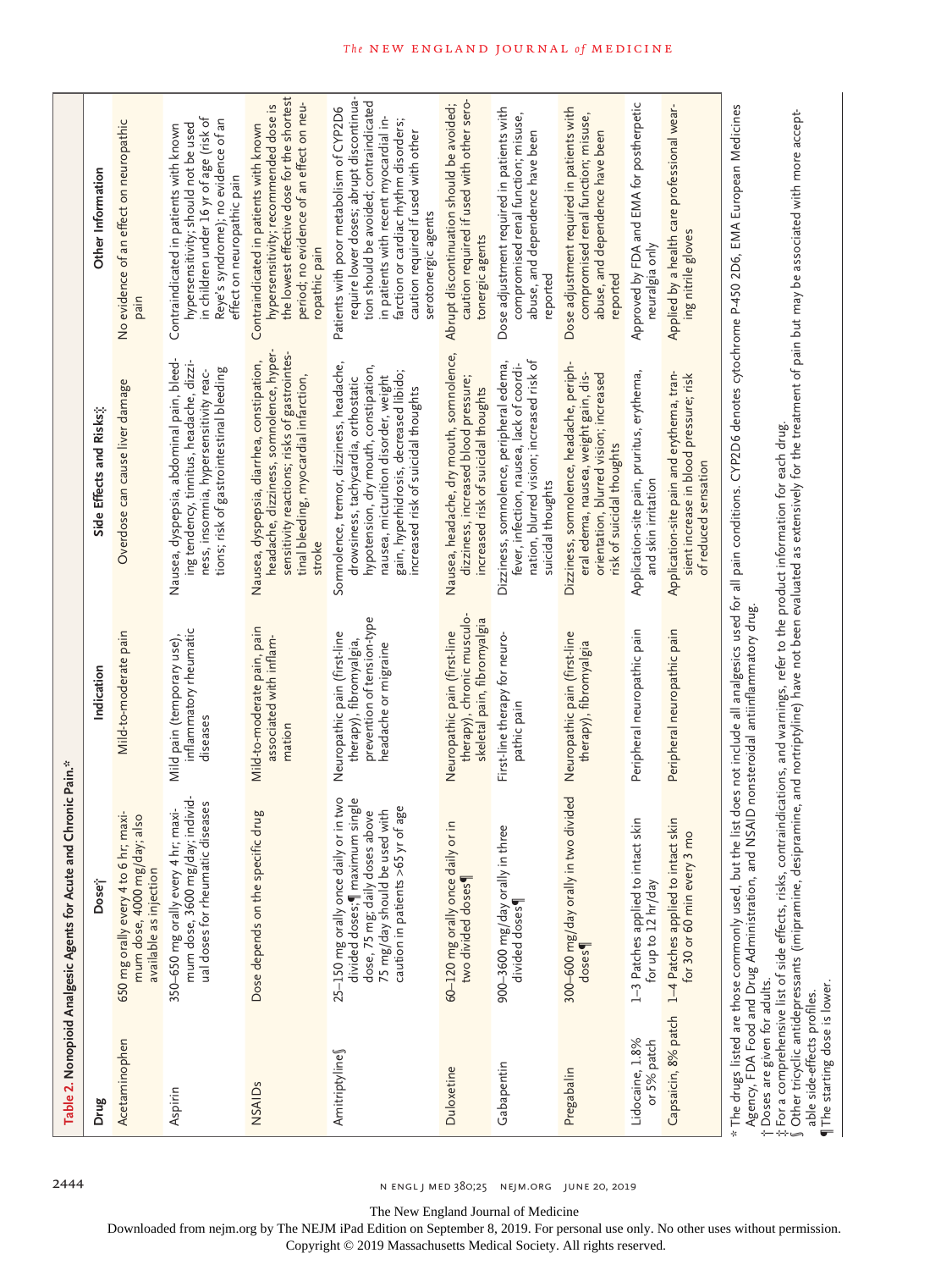drugs on pain from fibromyalgia, although it has been suggested that the benefits are outweighed by side effects in most patients.<sup>33</sup> Systematic review of studies involving patients with low back pain suggests no overall effect of antidepressants on pain intensity or function, except for a small effect of duloxetine (a reduction in pain of  $\leq$ 1 point on a scale of 0 to 10).<sup>34</sup> The question of whether certain antidepressants have advantages over others is not settled. Amitriptyline is the tricyclic antidepressant with the best-documented analgesic effects, but desipramine, nortriptyline, and imipramine are likely to have less pronounced anticholinergic and sedative side effects and are associated with a lower risk of falls.<sup>30</sup>

#### **Antiepileptic Medications**

Several drugs used for the treatment of epilepsy have apparent analgesic properties through their putative effects of lowering neurotransmitter release or reducing neuronal firing. Gabapentin and pregabalin are ligands of the  $\alpha_{2}^{\phantom{\dag}}$  subunit of neuronal voltage-gated calcium channels. They cause reduced calcium-dependent release of excitatory neurotransmitters, thereby decreasing neuronal excitability. Gabapentin and pregabalin are recommended in guidelines for the treatment of neuropathic pain,<sup>31</sup> and pregabalin has also been shown to be effective in trials for pain from fibromyalgia, with modest adverse events.<sup>35</sup> In a systematic review of trials evaluating antiepileptic medications as compared with placebo for the treatment of neuropathic pain conditions, the number needed to treat in order to achieve 50% pain reduction in one patient was 7.7 for pregabalin and 7.2 for gabapentin. $31$  Not all trials show the superiority of antiepileptic agents over placebo, and a recent trial failed to show an effect of pregabalin in patients with sciatica.<sup>36</sup> Perioperative use of pregabalin has an opioidsparing effect on acute postoperative pain but an increased risk of serious adverse events and is therefore not recommended as routine postoperative treatment for pain.<sup>37</sup> Side effects such as sedation and dizziness are common with both gabapentin and pregabalin, and there is increasing evidence of misuse and abuse of these drugs.38 Pregabalin is approved by the FDA only for neuropathic pain and pain from fibromyalgia; evidence of an effect on pain from other conditions is lacking, and concern has been expressed about increasing off-label use.<sup>38</sup>

Oxcarbazepine, carbamazepine, lamotrigine, and lacosamide reduce neuronal excitability in the central and peripheral nervous systems by acting on voltage-gated sodium channels. Oxcarbazepine and carbamazepine are first-line treatments for trigeminal neuralgia,<sup>39</sup> and the rate of success with these agents in treating this disorder has been considered to be good. On the basis of a few small, short-duration studies for conditions such as trigeminal neuralgia, the number needed to treat in order to achieve pain control in one patient is approximately 1.7.39 For other types of neuropathic pain, there is inconclusive evidence for the use of these drugs.<sup>31</sup>

#### **Local Treatment of Pain**

An advantage of topical treatment of pain is the absence of effects on the central nervous system and other systemic side effects. Among the most commonly used agents in this class is the lidocaine patch, at a dose of 1.8% or 5%, which is approved by the FDA for postherpetic neuralgia and is recommended for peripheral neuropathic pain.31 The patches are applied over the sites of pain for up to 12 consecutive hours per day. They have few side effects but may cause skin irritation. Too few trials have been conducted to provide a dependable estimate of effect sizes. Capsaicin, which is the active pungent ingredient in chili peppers, activates the transient receptor potential vanilloid channel of small peripheral sensory nerves. The effect of repeated applications or of a single high-dose application is thought to occur through desensitization and a temporary reduction in the number of pain fibers in the skin. The capsaicin 8% patch is a secondline treatment for peripheral neuropathic pain such as postherpetic neuralgia and painful polyneuropathy, but there is no evidence of effectiveness in other pain conditions.31 On the basis of an analysis of seven trials, the combined number needed to treat is 10.6.31 Local side effects include skin reactions and discomfort on initial application. Because of precautions required to avoid contact with mucous membranes, the capsaicin 8% patch is applied by a health care professional. Up to four patches are applied once for 30 or 60 minutes, and the treatment can be repeated every 3 months. There is no good evidence that the weaker, over-the-counter preparations of menthol, methyl salicylate, or capsaicin have an effect on pain. Botulinum toxin type A

The New England Journal of Medicine

Downloaded from nejm.org by The NEJM iPad Edition on September 8, 2019. For personal use only. No other uses without permission.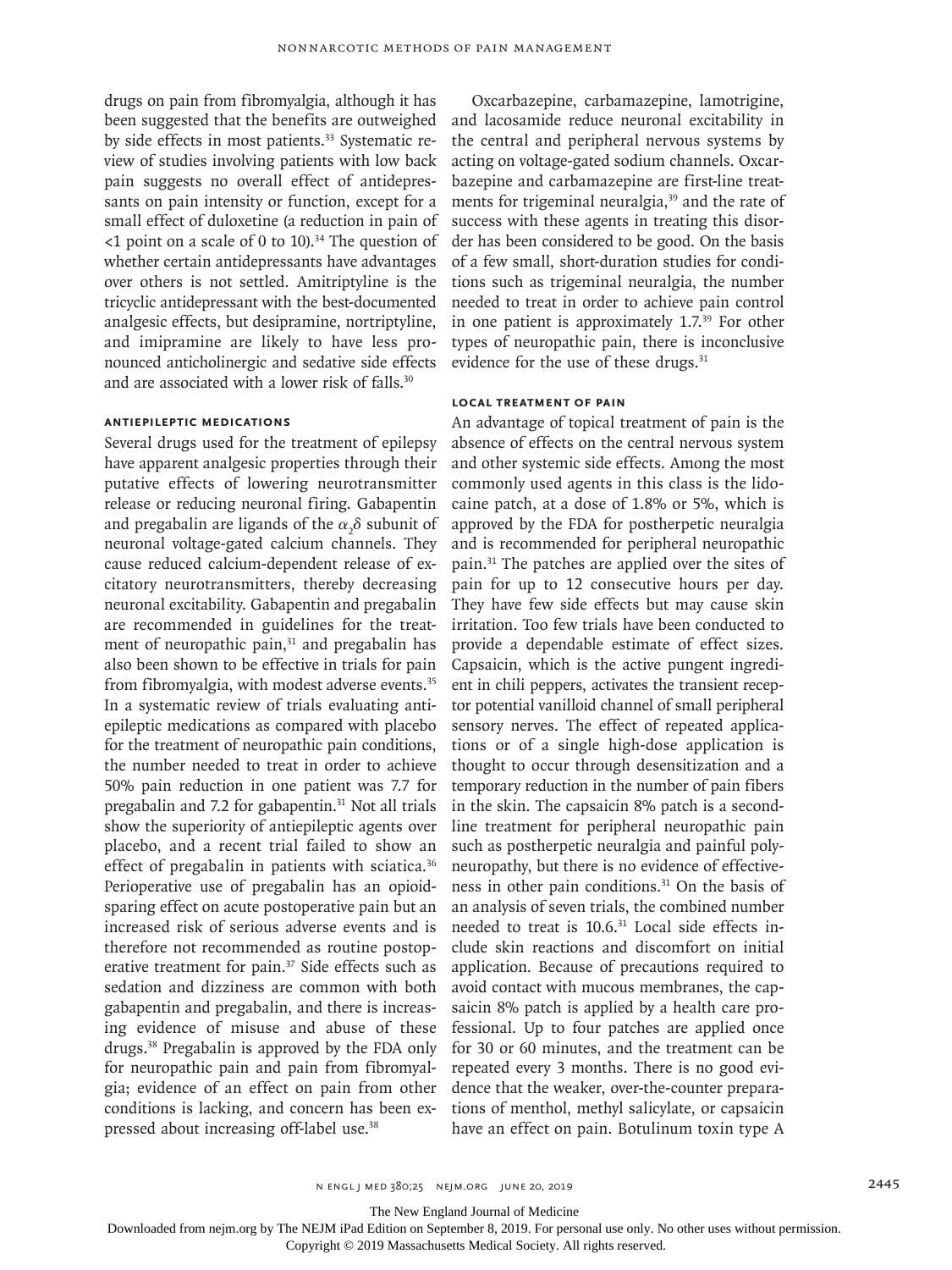given subcutaneously in the region of pain is a third-line treatment for peripheral neuropathic pain.<sup>31</sup>

#### INTERVENTIONAL PAIN Management

Surgery is indicated for the treatment of pain if the underlying cause can be addressed safely and with a net clinical benefit. Examples that fulfill these conditions include removal of a tumor or herniated disk adjacent to neural tissue. Devices designed to modulate abnormal activity in the nervous system by stimulating neuronal pathways are used for symptomatic pain treatment. There is weak evidence for a benefit of spinal cord stimulation in patients with painful diabetic polyneuropathy, postsurgical chronic back and leg pain, or complex regional pain syndrome, and the evidence is similarly weak for a benefit of repetitive transcranial magnetic stimulation in the treatment of neuropathic pain and pain from fibromyalgia; in various other conditions, the effect of these devices is absent or unclear.40 The effect of spinal cord stimulation has been compared with the effect of conventional care or reoperation for low back pain, and most studies have been of short duration, making it difficult to estimate effect sizes over the long term.<sup>40</sup>

Interventional treatments are available for pain conditions such as microvascular decompression or percutaneous radiofrequency rhizotomy for trigeminal neuralgia and occipital-nerve stimulation for cluster headache. Epidural analgesia or intrathecal treatment with ziconotide (a selective N-type voltage-gated calcium channel blocker), clonidine (a central  $\alpha_{2}$ -adrenergic receptor agonist), bupivacaine, or a combination of these agents may be used for uncontrolled pain associated with cancer.

# Complementary Therapies

Many patients with chronic pain use complementary therapies, which include meditation, yoga, acupuncture, music therapy, heat therapy, massage, chiropractic, guided imagery, and biofeedback.41,42 Complementary therapies such as acupuncture and massage are recommended by the American College of Physicians for chronic low back pain.<sup>15</sup> These therapies may support active self-care, and meditation and yoga are recommended to improve psychological well-being.<sup>41</sup> However, the quality of evidence supporting the recommendations for complementary therapies is low, and there is controversy about the clinical relevance of the effects of these therapies, the role of placebo responses, and trial design, particularly in the case of acupuncture.<sup>43</sup>

## Future Directions

Pharmacologic and interventional treatments for chronic pain often provide no reduction or only a small reduction in pain and are often judged by the patient to be inadequate.<sup>34</sup> Each approach may have side effects that are associated with a decreased quality of life and interference with daily activities.44 Education and training of health care professionals to ensure cost-effective and safe evidence-based treatments are therefore considered essential for pain management. $12,25$ 

Recent advances in our understanding of the mechanisms underlying pain have led to the development of new approaches. Several drugs are under investigation, such as calcitonin gene– related peptide antagonists and serotonin (5-hydroxytryptamine) type 1F (5-HT<sub>1F</sub>) agonists for migraine and angiotensin II type 2 receptor antagonists, selective sodium-channel blockers (e.g., voltage-gated sodium channel  $\text{Na}_y(1.7)$ , and vanilloid receptor antagonists for neuropathic pain.45,46 New but not rigorously tested interventional treatments include high-frequency spinal cord stimulation and dorsal-root ganglion stimulation. Well-known drugs such as the anesthetics ketamine (an *N*-methyl-p-aspartate [NMDA] receptor antagonist) and nitrous oxide are also being considered as alternatives to opioids for acute pain in the emergency department or as part of analgesic regimens for postoperative pain.45,47,48

Attempts are being made to identify biomarkers that predict the likelihood that a treatment will be effective<sup>49</sup> by targeting the pain mechanism in each patient. For example, one study showed that refined testing of somatosensory function in patients with neuropathic pain could identify patients who would have a response to the sodium-channel blocker oxcarbazepine.<sup>50</sup> Other possible methods that could individualize the approach to pain treatment include molecular profiling in rare pain conditions caused by gene variants that code for specific sodium

The New England Journal of Medicine

Downloaded from nejm.org by The NEJM iPad Edition on September 8, 2019. For personal use only. No other uses without permission.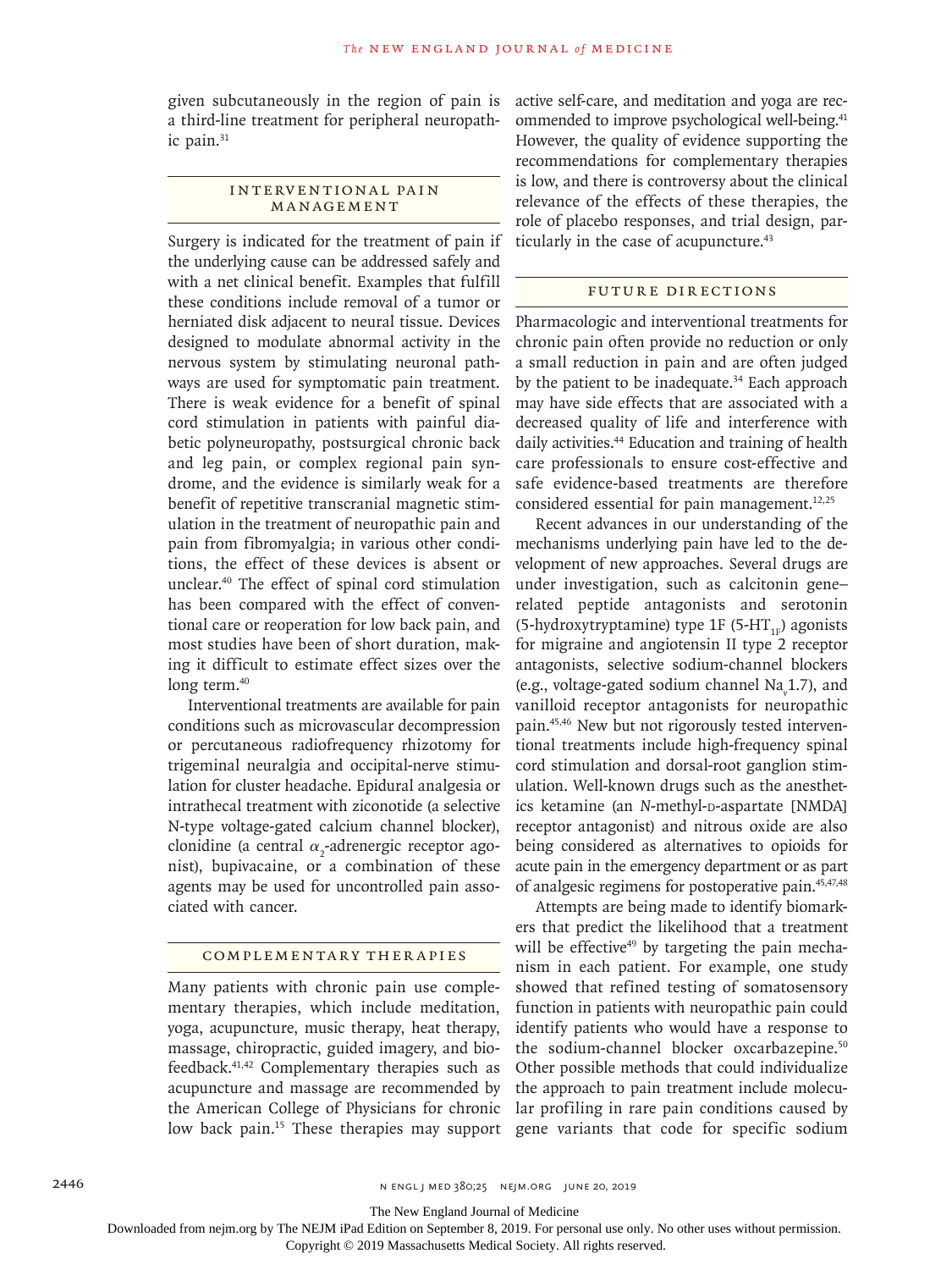channels, brain imaging to assess brain networks involved in pain and its emotional effects, and assessment of psychological functioning that may suggest a benefit from the use of specific psychological treatments.49

## Conclusions

For the management of acute pain, the use of multiple approaches that do not include opioids and the establishment of acute pain services for postoperative pain management can reduce full text of this article at NEJM.org.

opioid-related adverse effects and dependence.4,25,48 Patient education, psychological treatments, and avoidance of opioids may be useful for the management of chronic pain.12

Dr. Finnerup reports receiving fees for serving on a data and safety monitoring board from Mitsubishi Tanabe, lecture fees from Astellas, grant support and advisory board fees from Novartis Pharma, advisory board fees from Teva Pharmaceuticals and Merck Selbstmedikation, consulting fees and travel support from Grünenthal, and grant support from Innovative Medicines Initiative. No other potential conflict of interest relevant to this article was reported.

Disclosure forms provided by the author are available with the

#### **References**

**1.** Merskey H, Bogduk N. Classification of chronic pain: descriptions of chronic pain syndromes and definitions of pain terms. 2nd ed. Seattle: IASP Press, 1994 (https://www.iasp-pain.org/Publications News/Content.aspx?ItemNumber=1673). **2.** Treede R-D, Rief W, Barke A, et al. Chronic pain as a symptom or a disease: the IASP Classification of Chronic Pain

for the International Classification of Diseases (ICD-11). Pain 2019;160:19-27. **3.** Cordell WH, Keene KK, Giles BK,

Jones JB, Jones JH, Brizendine EJ. The high prevalence of pain in emergency medical care. Am J Emerg Med 2002;20: 165-9.

**4.** Sinatra R. Causes and consequences of inadequate management of acute pain. Pain Med 2010;11:1859-71.

**5.** Kent ML, Tighe PJ, Belfer I, et al. The ACTTION-APS-AAPM Pain Taxonomy (AAAPT) multidimensional approach to classifying acute pain conditions. J Pain 2017;18:479-89.

**6.** Rice AS, Smith BH, Blyth FM. Pain and the global burden of disease. Pain 2016;157:791-6.

**7.** Ballantyne JC. The brain on opioids. Pain 2018;159:Suppl 1:S24-S30.

**8.** Ballantyne JC, Bhatnagar S, Blyth F, et al. IASP statement on opioids. Washington, DC: International Association for the Study of Pain, February 2018 (http:// www.iasp-pain.org/Advocacy/Content .aspx?ItemNumber=7194).

**9.** Ballantyne JC, Sullivan MD. Intensity of chronic pain — the wrong metric? N Engl J Med 2015;373:2098-9.

**10.** Edwards RR, Dworkin RH, Sullivan MD, Turk DC, Wasan AD. The role of psychosocial processes in the development and maintenance of chronic pain. J Pain 2016;17:Suppl:T70-T92.

**11.** Jordan KP, Sim J, Croft P, Blyth F. Pain that does not interfere with daily life a new focus for population epidemiology and public health? Pain 2019;160:281-5. **12.** The Interagency Pain Research Coordinating Committee. National Pain Strategy: a comprehensive population healthlevel strategy for pain. 2018 (https://iprcc .nih.gov/sites/default/files/HHSNational \_Pain\_Strategy\_508C.pdf).

**13.** Gordon DB, Dahl JL, Miaskowski C, et al. American Pain Society recommendations for improving the quality of acute and cancer pain management: American Pain Society Quality of Care Task Force. Arch Intern Med 2005;165:1574-80.

**14.** Clinical guidelines — low back pain and sciatica in over 16s: assessment and management. London: National Institute for Health and Care Excellence, 2016.

**15.** Qaseem A, Wilt TJ, McLean RM, Forciea MA. Noninvasive treatments for acute, subacute, and chronic low back pain: a clinical practice guideline from the American College of Physicians. Ann Intern Med 2017;166:514-30.

**16.** Markozannes G, Aretouli E, Rintou E, et al. An umbrella review of the literature on the effectiveness of psychological interventions for pain reduction. BMC Psychol 2017;5:31.

**17.** Eccleston C, Crombez G. Advancing psychological therapies for chronic pain. F1000Res 2017;6:461.

**18.** Kamper SJ, Apeldoorn AT, Chiarotto A, et al. Multidisciplinary biopsychosocial rehabilitation for chronic low back pain. Cochrane Database Syst Rev 2014;9: CD000963.

**19.** Scascighini L, Toma V, Dober-Spielmann S, Sprott H. Multidisciplinary treatment for chronic pain: a systematic review of interventions and outcomes. Rheumatology (Oxford) 2008;47:670-8.

**20.** Heiskanen T, Roine RP, Kalso E. Multidisciplinary pain treatment — which patients do benefit? Scand J Pain 2012;3: 201-7.

**21.** Häuser W, Hagl M, Schmierer A, Hansen E. The efficacy, safety and applications of medical hypnosis. Dtsch Arztebl Int 2016;113:289-96.

**22.** FDA Drug Safety Communication: Prescription acetaminophen products to be limited to 325 mg per dosage unit; boxed warning will highlight potential for severe liver failure. Silver Spring, MD: Food and Drug Administration (https://www.fda .gov/drugs/drug-safety-and-availability/fda -drug-safety-communication-prescription -acetaminophen-products-be-limited-325 -mg-dosage-unit).

**23.** FDA Drug Safety Communication: FDA has reviewed possible risks of pain medicine use during pregnancy. Silver Spring, MD: Food and Drug Administration (https://www.fda.gov/drugs/drug-safety -and-availability/fda-drug-safety

-communication-fda-has-reviewed

-possible-risks-pain-medicine-use-during -pregnancy).

**24.** Ho KY, Gwee KA, Cheng YK, Yoon KH, Hee HT, Omar AR. Nonsteroidal antiinflammatory drugs in chronic pain: implications of new data for clinical practice. J Pain Res 2018;11:1937-48.

**25.** American Society of Anesthesiologists Task Force on Acute Pain Management. Practice guidelines for acute pain management in the perioperative setting: an updated report by the American Society of Anesthesiologists Task Force on Acute Pain Management. Anesthesiology 2012;116:248-73.

**26.** Holbech JV, Bach FW, Finnerup NB, Brøsen K, Jensen TS, Sindrup SH. Imipramine and pregabalin combination for painful polyneuropathy: a randomized controlled trial. Pain 2015;156:958-66.

**27.** Goldstein DJ, Lu Y, Detke MJ, Lee TC, Iyengar S. Duloxetine vs. placebo in patients with painful diabetic neuropathy. Pain 2005;116:109-18.

**28.** Rintala DH, Holmes SA, Courtade D, Fiess RN, Tastard LV, Loubser PG. Comparison of the effectiveness of amitriptyline and gabapentin on chronic neuropathic pain in persons with spinal cord injury. Arch Phys Med Rehabil 2007;88: 1547-60.

**29.** Kremer M, Yalcin I, Goumon Y, et al. A dual noradrenergic mechanism for the relief of neuropathic allodynia by the antidepressant drugs duloxetine and amitriptyline. J Neurosci 2018;38:9934-54.

**30.** Gillman PK. Tricyclic antidepressant pharmacology and therapeutic drug inter-

n engl j med 380;25 nejm.org June 20, 2019 2447

The New England Journal of Medicine

Downloaded from nejm.org by The NEJM iPad Edition on September 8, 2019. For personal use only. No other uses without permission.